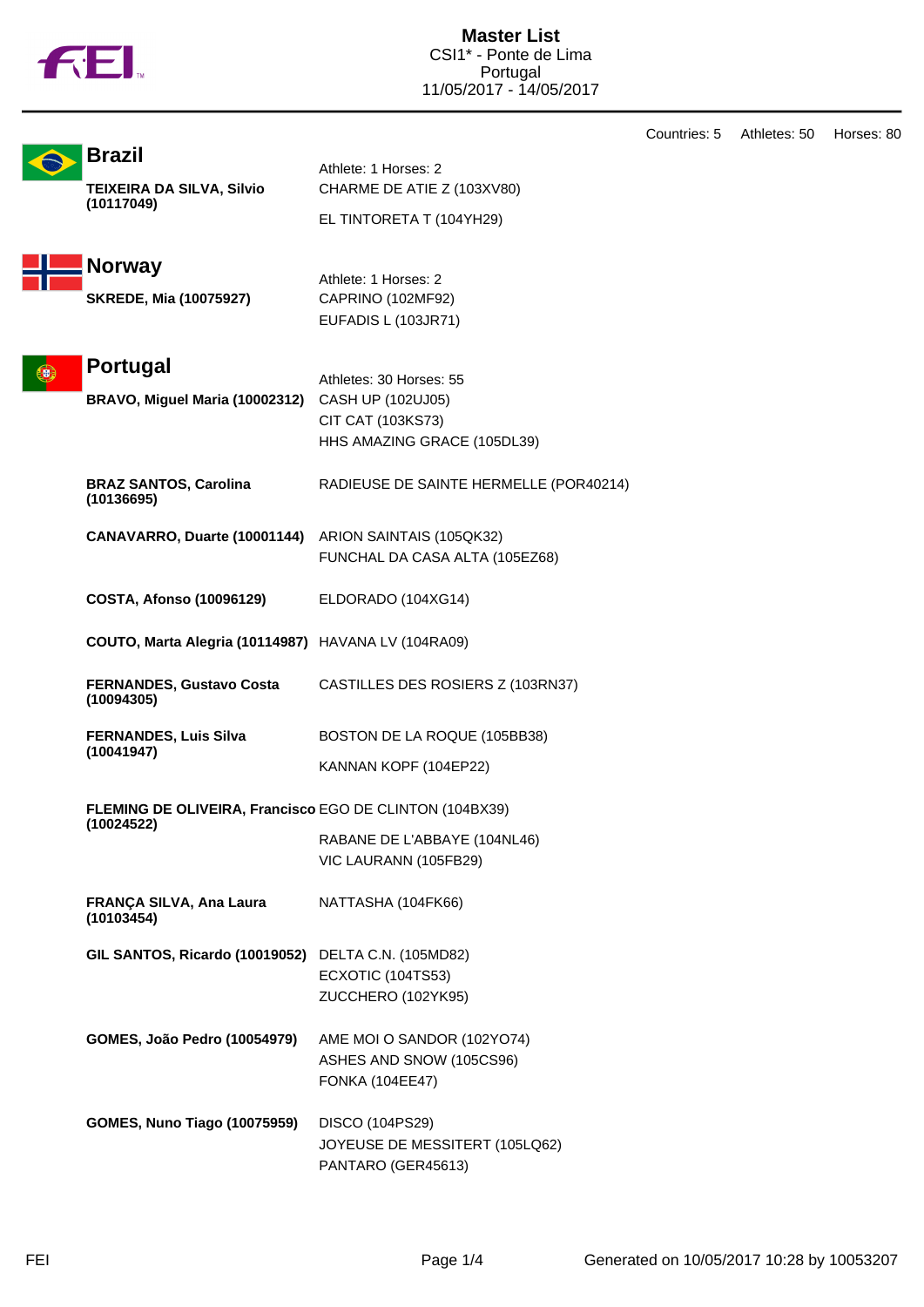

| GONÇALO, Rui (10002697)                                           | SOUBISE TAME (103PM52)<br>URIEL DE BAGUIM (POR40404)                  |
|-------------------------------------------------------------------|-----------------------------------------------------------------------|
| LADEIRA, Bernardo (10075037)                                      | DENTO (103QM30)<br>SADESSO (104CU26)<br>UN KRUG EFELE (105IR99)       |
| <b>MAIO LUIS, Leonel Carmo</b><br>(10098089)                      | ZARZA LITHYA (103GI03)                                                |
| MARCIO, Guedes Pinto (10101349) C'EST MOI (103MV44)               | CATRICK (105KU24)                                                     |
| <b>MARQUES, Mafalda Costa</b>                                     | CASPER (104JG78)                                                      |
| (10108477)                                                        | QAHINA LA BERBERE (103EO43)<br>UNION JACK DE COMNENE (104RS23)        |
| MARTINS, Ana Mafalda (10069367) CARROUSEL (102UT72)               |                                                                       |
| <b>MONIZ DA MAIA, Eduardo</b><br>(10114966)                       | REGULUS DE SCELLON (103QS71)                                          |
| <b>MOTA SOUSA, Luca Samuel</b><br>(10097591)                      | COPACABANA (104AN46)                                                  |
| <b>NEGRAO, Luis (10008215)</b>                                    | <b>CON LEON (104DS23)</b><br>OSIRIS DU TORTE (POR40520)               |
| <b>OLIVEIRA, Marco Valente</b><br>(10024951)                      | <b>FRIEND (105MY81)</b>                                               |
|                                                                   | UPERCUT KERVEC (104HW69)                                              |
| ORVALHO CARDOSO, Madalena DAVID (105BD28)<br>(10136225)           |                                                                       |
| PORTELA CARNEIRO, Antonio CHALOU DU ROUET (104LJ00)<br>(10009419) |                                                                       |
| <b>PORTELA DE MORAIS, Martim</b><br>(10002196)                    | CILGEN (GER44947)                                                     |
|                                                                   | GINA VAN OVERIS (103MG90)<br>INCO VAN DEN BISSCHOP (104BX26)          |
| <b>PRIETO, Mario (10017158)</b>                                   | BMC ON TOP (105BV79)<br>COMANDO (104RA44)<br>MGH FOXES LAIR (105GT35) |
| SOUSA, Marcelo Edgar (10087896) C GUCCI Z (105BX81)               | DIAPOLVIO (105HO17)                                                   |
| SOUSA CARVALHO, Pedro Rafael DONNER (104TY94)<br>(10097609)       |                                                                       |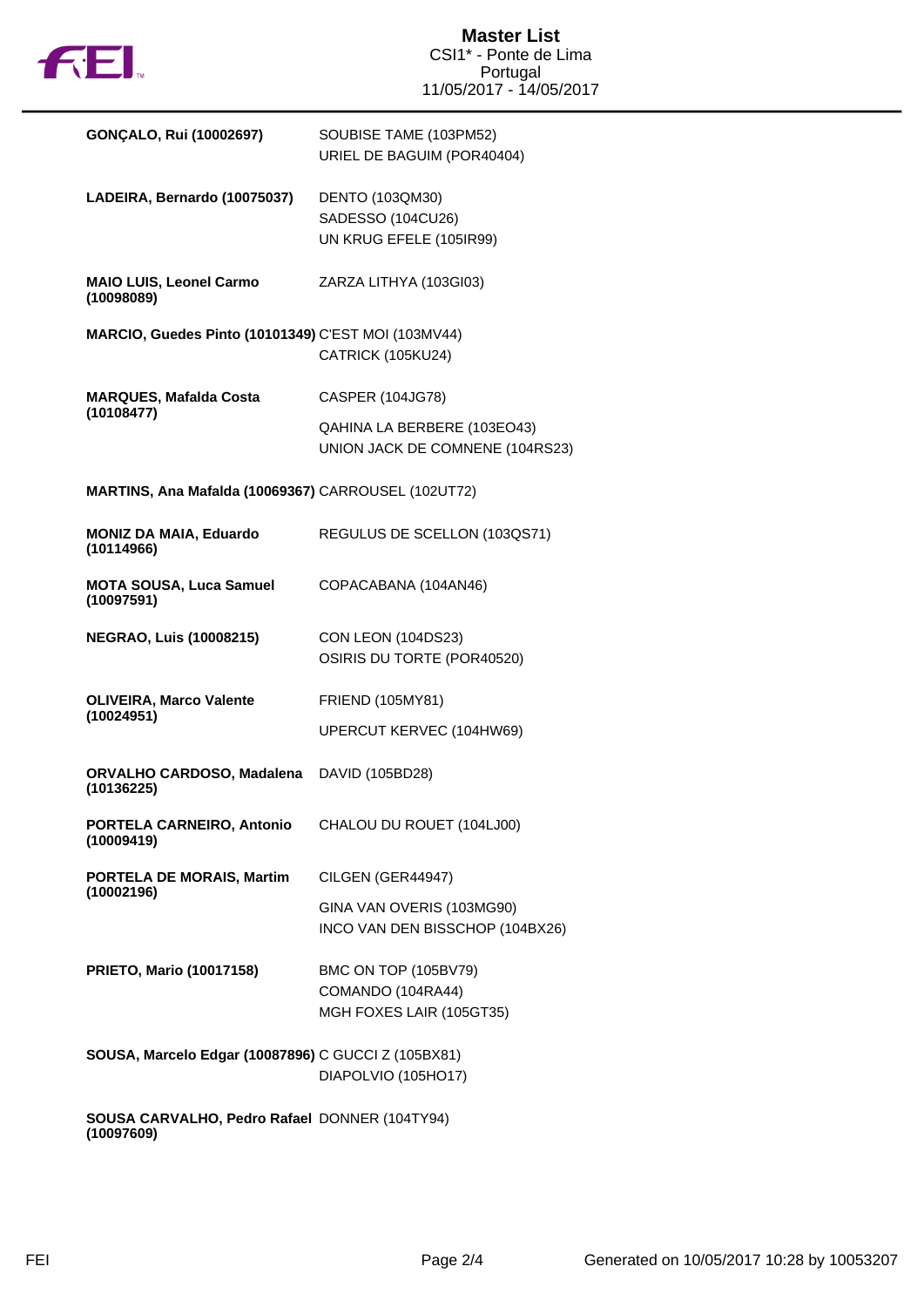

赛

**VASCONCELOS, Barbara Carvalho** ROB ROY PEGUIGNON (103DC29) **(10065893)**

**VASCONCELOS E SÁ, Lourenço** FOR FILOU DU COLLIARD (104TW96) **(10149305)**

| <b>Spain</b>                                                         | Athletes: 17 Horses: 20                      |  |  |  |
|----------------------------------------------------------------------|----------------------------------------------|--|--|--|
| <b>ARAUJO CAMPO, Guillermo</b><br>(10034082)                         | NEPAL 07 (105MU85)                           |  |  |  |
| ASLA TESTAS, Paula (10045254)                                        | CHIVAS REGAL DU RUISSEAU Z (105EV36)         |  |  |  |
| <b>AYAN TORRES, Andrea</b><br>(10097502)                             | ACORADA (ESP04173)                           |  |  |  |
| DIAZ SANZ, Silvia (10119293)                                         | ESPARTA (104UM01)                            |  |  |  |
| DOMATO, Cristina (10042987)                                          | QUICK COCO (104OE75)                         |  |  |  |
| DOMINGUEZ, Carlos (10000906)                                         | IBERCONSA UDON Z (104UL47)                   |  |  |  |
| <b>ESPAÑA BARRADA, Felipe</b><br>(10152515)                          | CORONADO (103MW39)                           |  |  |  |
| <b>FERNANDEZ RODRIGUEZ, Ana</b><br>(10086969)                        | CARLILE (103PO47)                            |  |  |  |
| <b>GRUEIRO NOCHE, Santiago</b><br>(10104122)                         | KARINA ARTIME (105EY09)                      |  |  |  |
| JODRA DE VEGA, Diego<br>(10152773)                                   | ORIS (105QH02)                               |  |  |  |
| LOBETO PEREZ, Pelayo<br>(10152774)                                   | DADA DE GANEX (105QH08)                      |  |  |  |
| <b>MEDAL GARCIA, Leonardo</b><br>(10002003)                          | NOISETTE DU FRAIGNEAU (103GQ55)              |  |  |  |
|                                                                      | REBECA M (104XL23)<br>REY DE GOZON (104LP05) |  |  |  |
| POVES GIL, Joaquin (10152514)                                        | BOHEMIO AZ (105QG13)                         |  |  |  |
| <b>RAMOS MANEIRO, Diego</b><br>(10140052)                            | BRISA DE MONTEMEAO (104PD78)                 |  |  |  |
|                                                                      | TEXAS DE TREBOMPE (104HV60)                  |  |  |  |
| ROZAMONTES MARTINEZ, Ismael MIDNIGHT EXPRESS (105HE02)<br>(10066892) |                                              |  |  |  |
| VAZQUEZ HERRANZ, Manuel CLEARBOY (104UB48)<br>(10032769)             |                                              |  |  |  |
| VELOSO PEREZ, David (10150166) PORTOS Z (105QG46)                    |                                              |  |  |  |



Athlete: 1 Horse: 1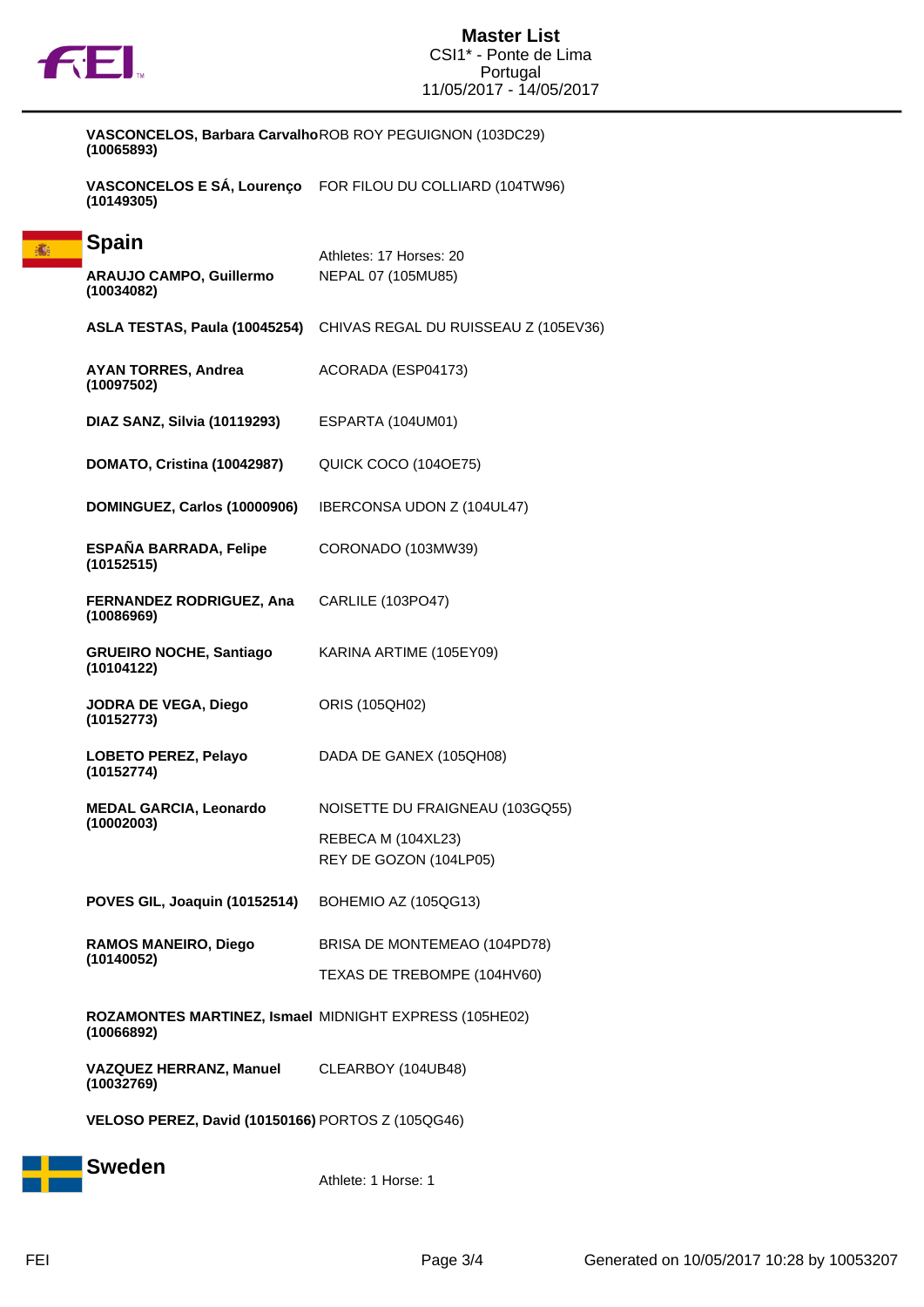

**LINDBERG, Anna Eleonora (10102891)**

TRESOR DU DALOT (103YG60)